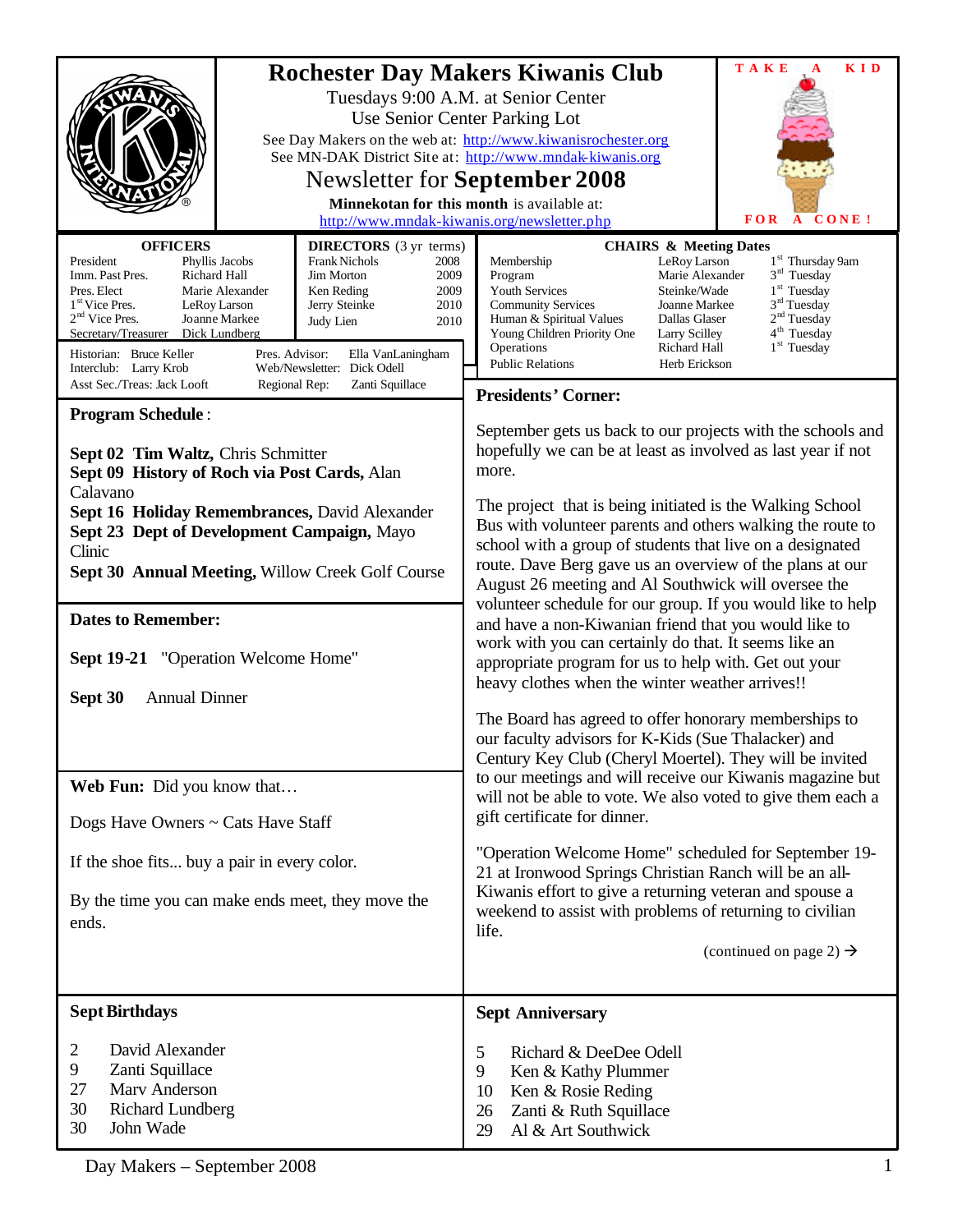| <b>Secretary/Treasurers Report - Aug '08</b>                                                                                                                                                              |                                                                                                                                                                                                                                                                                                |
|-----------------------------------------------------------------------------------------------------------------------------------------------------------------------------------------------------------|------------------------------------------------------------------------------------------------------------------------------------------------------------------------------------------------------------------------------------------------------------------------------------------------|
| <b>Bank</b> Balance 7/31/08:<br>\$17,857.33<br><b>Administrative Account:</b><br>\$14,925.88<br>Service Account:<br>2,517.40<br>\$<br>Hockey/YCPO:<br>\$<br>156.60<br>\$<br>257.45<br><b>Bike Repair:</b> | Program- The Annual Meeting/Banquet will be September<br>30 <sup>th</sup> at Willow Creek Golf Course. There will be five<br>entrée choices.<br>Youth Services-Al Southwick described the "Walking"<br>School Bus Program" being proposed at Elton Hills                                       |
| Day Makers on leave: Dave Arlander, Judy Lien, Frank<br><b>Nichols</b><br>June Service Hour Statistics: 540 hours by 50                                                                                   | School. It has been used successfully at Folwell School.<br>Al will describe the program, and gauge interest at a future<br>club meeting. The adopted family is not currently<br>available. Century High School Key Club officers met last<br>week. The board approved paying one-third of the |
| members, 60% Participation.                                                                                                                                                                               | expenses of each Century Key Club member who attends<br>the Key Leader Program.                                                                                                                                                                                                                |
| <b>August 12, 2008 Board Meeting Highlights:</b>                                                                                                                                                          |                                                                                                                                                                                                                                                                                                |
| Starting on Tuesday September $2nd$ , we will be meeting<br>at Flamingo Bingo.                                                                                                                            | Richard Lundberg, Treasurer                                                                                                                                                                                                                                                                    |
| The club will be donating \$200 to Quarry Hill Nature<br>Center in appreciation of having our picnic there. We<br>will still be under budget for the picnic.                                              | President Corner: (continued)<br>Herb and Jerine Erickson will be hosts from our club and<br>will be helping serve the dinner on Saturday evening.<br>Sponsoring a couple costs $$275$ and we will be accepting<br>donations to cover this cost.                                               |
| Committee chairs are almost lined up for the next<br>Kiwanis year. All officers are in place.                                                                                                             | Plan to attend the Annual Meeting and Dinner at Willow<br>Creek Golf Club on the evening of September 30. Paul                                                                                                                                                                                 |
| We have sufficient funds in our IDD account at Kiwanis<br>International Foundation to award another Hixson.                                                                                               | Michels and his wife will be our guests and Paul will lead<br>us through the installation of new officers.                                                                                                                                                                                     |
| President Phyllis appointed a committee of Herb<br>Erickson, Richard Hall, Richard Lundberg, and Larry<br>Scilley to select the next candidate.                                                           | Remember the Circle of Three!!<br>Phyllis                                                                                                                                                                                                                                                      |
|                                                                                                                                                                                                           |                                                                                                                                                                                                                                                                                                |
| Budget input for the upcoming Kiwanis year is due to the<br>Club Secretary/Treasurer by August $26th$ .                                                                                                   | <b>Web Humor:</b>                                                                                                                                                                                                                                                                              |
| The board decided to divide the budgeted amount for the<br>District Convention equally between the three delegates.                                                                                       | I love cooking with wine. Sometimes I even put some in<br>the food.                                                                                                                                                                                                                            |
| Dick Odell described the options for purchase of a Video                                                                                                                                                  | If it weren't for STRESS. I'd have no energy at all.                                                                                                                                                                                                                                           |
| Beam Projector to be used at our new location. He<br>recommended a unit that would fill our needs for<br>approximately \$650. The board approved spending up to<br>\$700 for a Video Beam Projector.      | I always know God won't give me more than I can handle<br>There are times I just wish He didn't trust me quite so<br>much.                                                                                                                                                                     |
| We still need to find a storage cabinet or cabinets.                                                                                                                                                      | Never be too open-minded, your brains may fall out.                                                                                                                                                                                                                                            |
| <b>COMMITTEE REPORTS</b>                                                                                                                                                                                  | Just going to church doesn't make you a Christian<br>any more than standing in a garage makes you a car.                                                                                                                                                                                       |
| <b>Membership-</b> Jerine Jones will be joining soon. This<br>addition will fulfill our requirement for this Kiwanis<br>year.                                                                             | Bills travel through the mail at twice the speed of<br>cheques.                                                                                                                                                                                                                                |
| Continued in next column $\rightarrow$                                                                                                                                                                    | If you look like your passport picture you probably need<br>the trip.                                                                                                                                                                                                                          |